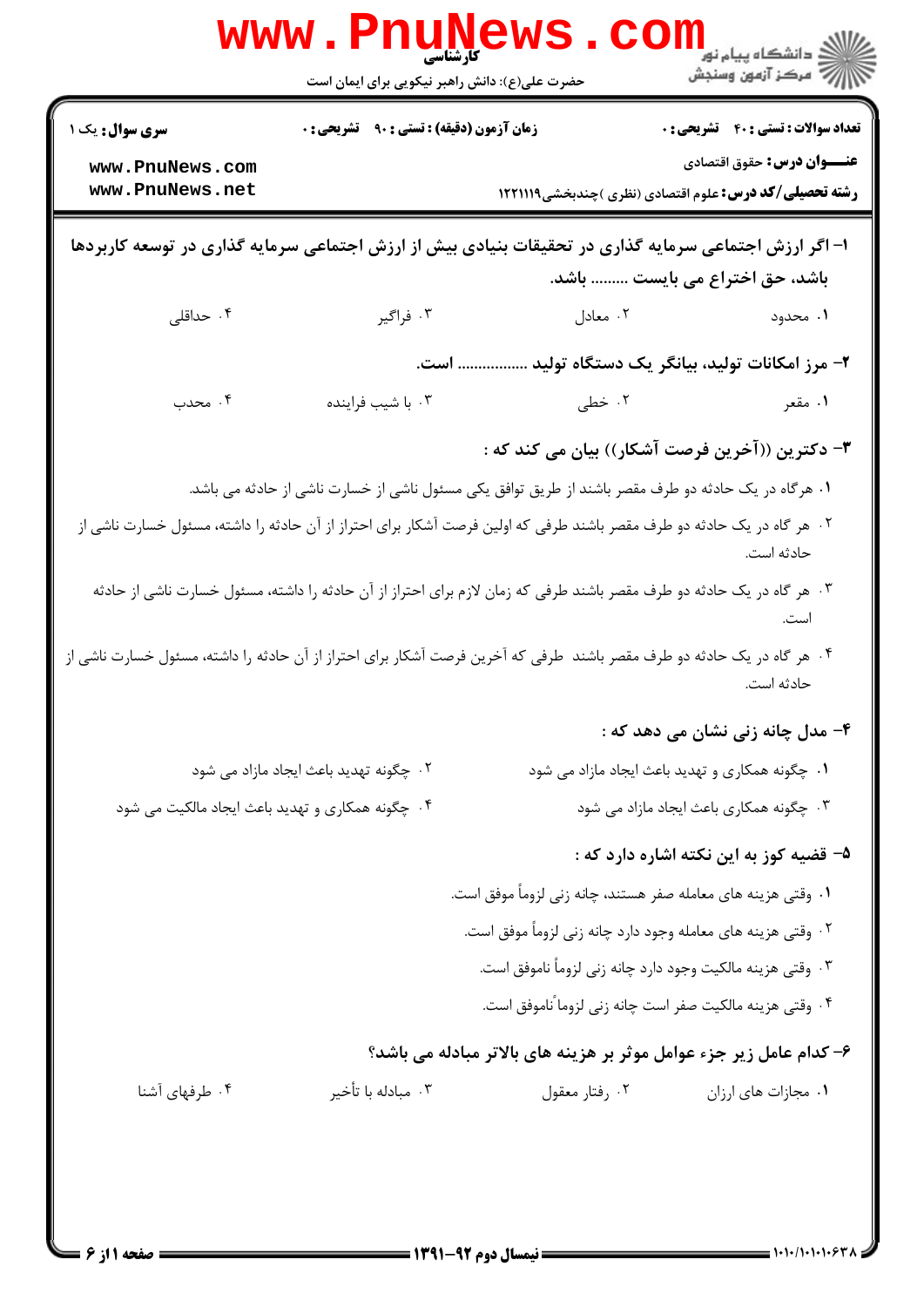|                                                                                                                 | <b>www.PnuNews</b>                                                               |                                                                     | ڪ دانشڪاه پيا <sub>م</sub> نور<br>7ء مرڪز آزمون وسنڊش         |  |
|-----------------------------------------------------------------------------------------------------------------|----------------------------------------------------------------------------------|---------------------------------------------------------------------|---------------------------------------------------------------|--|
|                                                                                                                 | حضرت علی(ع): دانش راهبر نیکویی برای ایمان است                                    |                                                                     |                                                               |  |
| سری سوال: ۱ یک                                                                                                  | <b>زمان آزمون (دقیقه) : تستی : ۹۰ قشریحی : 0</b>                                 |                                                                     | <b>تعداد سوالات : تستي : 40 ٪ تشريحي : 0</b>                  |  |
| www.PnuNews.com                                                                                                 |                                                                                  |                                                                     | <b>عنـــوان درس:</b> حقوق اقتصادي                             |  |
| www.PnuNews.net                                                                                                 |                                                                                  |                                                                     | <b>رشته تحصیلی/کد درس:</b> علوم اقتصادی (نظری )چندبخشی1۲۲۱۱۱۹ |  |
| ۷-هر گاه صدمه ایجاد شده از عدم توافق خصوصی روی تخصیص منابع به حداقل برسد، کدام قضیه مطرح می باشد؟               |                                                                                  |                                                                     |                                                               |  |
|                                                                                                                 | ۰۲ قضیه هنجاری کوز                                                               |                                                                     | ٠١ قضيه هنجاري انگلس                                          |  |
|                                                                                                                 | ۰۴ قضیه هنجاری هابز                                                              |                                                                     | ۰۳ قضیه هنجاری مارکس                                          |  |
|                                                                                                                 |                                                                                  |                                                                     | ۸- در روش پرداخت خسارت:                                       |  |
|                                                                                                                 |                                                                                  | ۰۱ مانع توافق خصوصی، تردید خواهان در مورد ارزش پولی ضرر خوانده است. |                                                               |  |
|                                                                                                                 | ۰۲ مانع توافق خصوصی، تردید خوانده در مورد ارزش پولی ضرر خواهان است.              |                                                                     |                                                               |  |
|                                                                                                                 | ۰۳ مانع توافق خصوصی، تردید خوانده در هزینه های پیروی خواهان از دستور دادگاه است. |                                                                     |                                                               |  |
|                                                                                                                 | ۰۴ مانع توافق خصوصی، تردید خواهان در هزینه های پیروی خوانده از دستور دادگاه است. |                                                                     |                                                               |  |
|                                                                                                                 |                                                                                  |                                                                     | ۹- کارایی مستلزم این است که:                                  |  |
|                                                                                                                 |                                                                                  | ۰۱ کالاهای رقابتی و محروم کردنی توسط دولت کنترل گردد.               |                                                               |  |
|                                                                                                                 |                                                                                  |                                                                     | ۰۲ کالای رقابتی توسط دولت کنترل گردد.                         |  |
|                                                                                                                 | ۰۳ کالای خصوصی به صورت خصوصی و کالای عمومی به صورت عمومی تملک شوند.              |                                                                     |                                                               |  |
|                                                                                                                 |                                                                                  | ۰۴ کالاهای غیر رقابتی و تخصیص پذیر توسط بخش خصوصی کنترل گردد.       |                                                               |  |
|                                                                                                                 | +۱-وقتی هزینه مبادله صفر می باشد، واگذاری حقوق قانونی بر  اثر می گذارد.          |                                                                     |                                                               |  |
| ۰۴ توزیع                                                                                                        | ۰۳ سرمایه گذاری                                                                  | ۰۲ تولید                                                            | ۰۱ کارائی                                                     |  |
| 1۱– کدام یک از دلائل زیر بیان کننده برتری مالیات نسبت به حقوق مالکیت به عنوان وسیله ای برای توزیع مجدد<br>است ؟ |                                                                                  |                                                                     |                                                               |  |
|                                                                                                                 |                                                                                  | ۰۱ درآمد مالیاتی صریحاً نابرابری را هدف قرار می دهد.                |                                                               |  |
|                                                                                                                 |                                                                                  |                                                                     | ۰۲ درآمد مالیاتی بدون هزینه حاصل می شود.                      |  |
|                                                                                                                 |                                                                                  | ۰۳ درآمد مالیاتی صریحاً متکی بر میانگین های خام می باشد.            |                                                               |  |
|                                                                                                                 |                                                                                  |                                                                     | ۰۴ درآمد مالیاتی روی مالکان زمین اثر گذارتر است.              |  |
|                                                                                                                 |                                                                                  |                                                                     |                                                               |  |
|                                                                                                                 |                                                                                  |                                                                     |                                                               |  |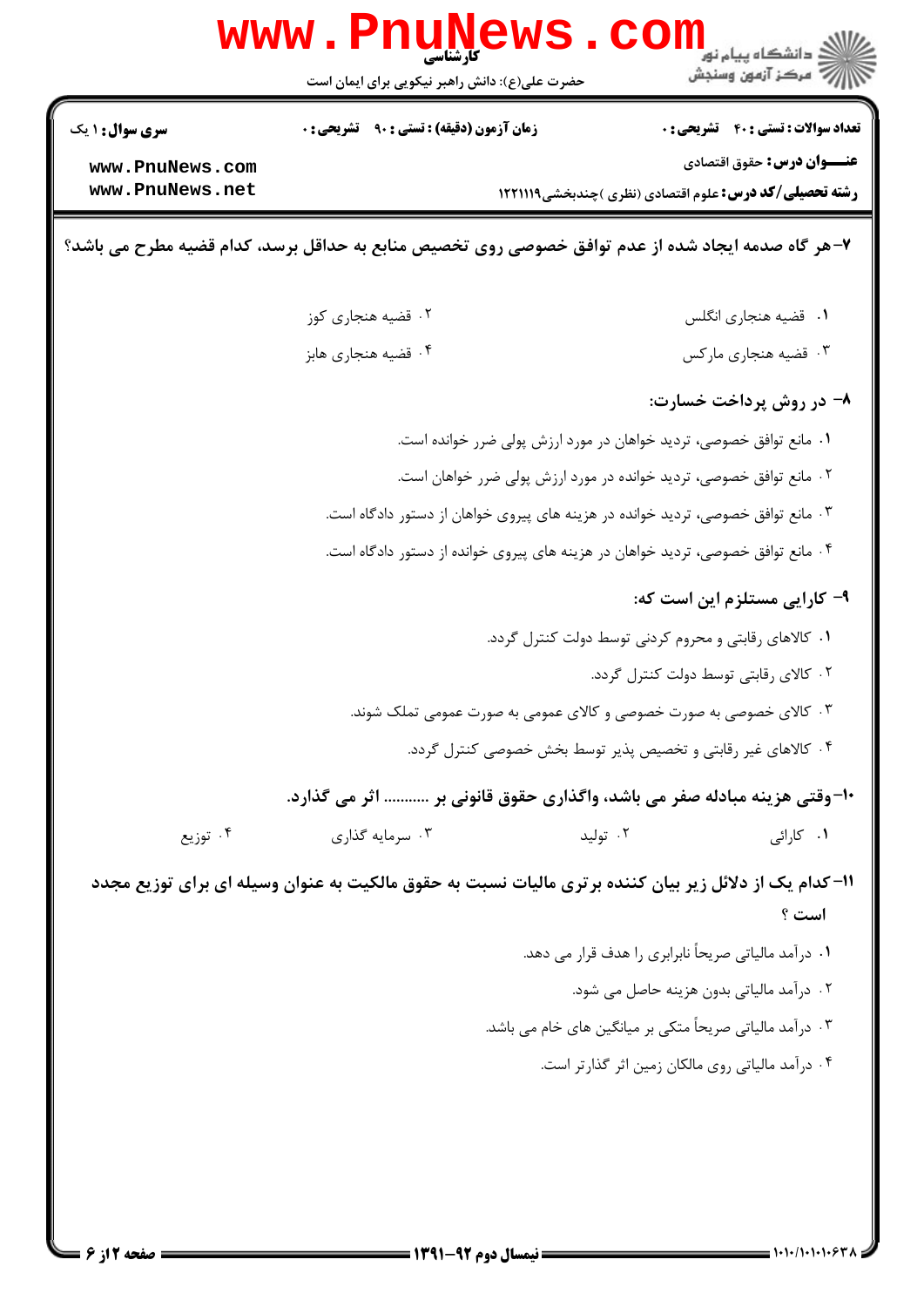|                                    | <b>www.PnuNews</b><br>حضرت علی(ع): دانش راهبر نیکویی برای ایمان است                                |                                                                                | د دانشگاه پيام نور<br>اڳ مرکز آزمون وسنجش<br>اڳ مرکز آزمون وسنجش |
|------------------------------------|----------------------------------------------------------------------------------------------------|--------------------------------------------------------------------------------|------------------------------------------------------------------|
| <b>سری سوال : ۱ یک</b>             | <b>زمان آزمون (دقیقه) : تستی : ۹۰٪ تشریحی : 0</b>                                                  |                                                                                | <b>تعداد سوالات : تستی : 40 - تشریحی : 0</b>                     |
| www.PnuNews.com<br>www.PnuNews.net |                                                                                                    | <b>رشته تحصیلی/کد درس:</b> علوم اقتصادی (نظری )چندبخشی1۲۲۱۱۱۹                  | <b>عنـــوان درس:</b> حقوق اقتصادي                                |
|                                    |                                                                                                    | ۱۲- کدام گزینه در مورد حقوق مالکیت صحیح می باشد ؟                              |                                                                  |
|                                    |                                                                                                    | ۰۱ ثروت را با حمایت و افزایش مبادلات اجباری به حداکثر می رساند.                |                                                                  |
|                                    |                                                                                                    | ۰۲ از طریق چانه زنی به کارایی تخصیصی نائل می شود.                              |                                                                  |
|                                    |                                                                                                    | ۰۳ از طریق درونی کردن به کارایی تخصیصی نائل می شود.                            |                                                                  |
|                                    |                                                                                                    | ۴. ثروت را از طریق کاهش هزینه ها حداکثر می نماید.                              |                                                                  |
|                                    |                                                                                                    | ۱۳- تفاوت معامله اطلاعات، نسبت به کالاهای خصوصی در چیست؟                       |                                                                  |
| ۰۴ يارانه پرداختي                  | ۰۳ اعتبار                                                                                          | ۰۲ قیمت                                                                        | ۰۱ تملک                                                          |
|                                    | ۱۴- یکی از راه حل هایی که بازارهای خصوصی بیشتر اطلاعات را ارائه نماید چیست؟                        |                                                                                |                                                                  |
|                                    | ۰۲ کاهش هزینه های تولید                                                                            |                                                                                | ٠١. حقوق مالكيت فكرى                                             |
|                                    | ۰۴ جایگزینی کار به جای سرمایه                                                                      |                                                                                | ۰۳ مشارکت های غیر خیره ای                                        |
|                                    |                                                                                                    | 1۵– (( دکترین های معادل ها )) مربوط به کدام مبحث می باشد؟                      |                                                                  |
| ۰۴ حق ثبت                          | ۰۳ اقتصاد اطلاعات                                                                                  | ۰۲ مالکیت فکری                                                                 | ۰۱ حق اختراع                                                     |
|                                    | ۱۶– راه حل حقوقی در مورد اینکه هزینه ی مبادله مانع چانه زنی بین عرضه کنندگان تحقیقات اساسی و توسعه |                                                                                | تجاری است کدام است؟                                              |
|                                    | ۰۲ قضیه هنجاری کوز                                                                                 |                                                                                | ٠١. اختراع اوليه                                                 |
|                                    | ۰۴ قضیه هنجاری هیکس                                                                                |                                                                                | ۰۳ تحقیقات بنیادی                                                |
|                                    |                                                                                                    | ۱۷- مدت زمان بهینه حق اختراع در کجا تعیین می شود؟                              |                                                                  |
|                                    |                                                                                                    | ۰۱ در محل تلاقی دو منحنی هزینه ی اجتماعی نهایی و منفعت اجتماعی نهایی حق اختراع |                                                                  |
|                                    |                                                                                                    | ۰۲ در محل تلاقی دو منحنی هزینه ی نهایی و منفعت نهایی حق اختراع                 |                                                                  |
|                                    |                                                                                                    | ۰۳ در محل تلاقی دو منحنی هزینه ی خصوصی نهایی و منفعت خصوصی نهایی حق اختراع     |                                                                  |
|                                    | ۰۴ در محل تلاقی دو منحنی هزینه ی اجتماعی متوسط و منفعت اجتماعی متوسط حق اختراع                     |                                                                                |                                                                  |
|                                    |                                                                                                    | ۱۸–کمان های طلایی مربوط به همبرگر مکدونالد بیان کننده چیست؟                    |                                                                  |
| ۰۴ مالکیت خصوص                     | ۰۳ حق اختراع                                                                                       | ۰۲ مالکیت فکری                                                                 | ۰۱ علائم تجاري                                                   |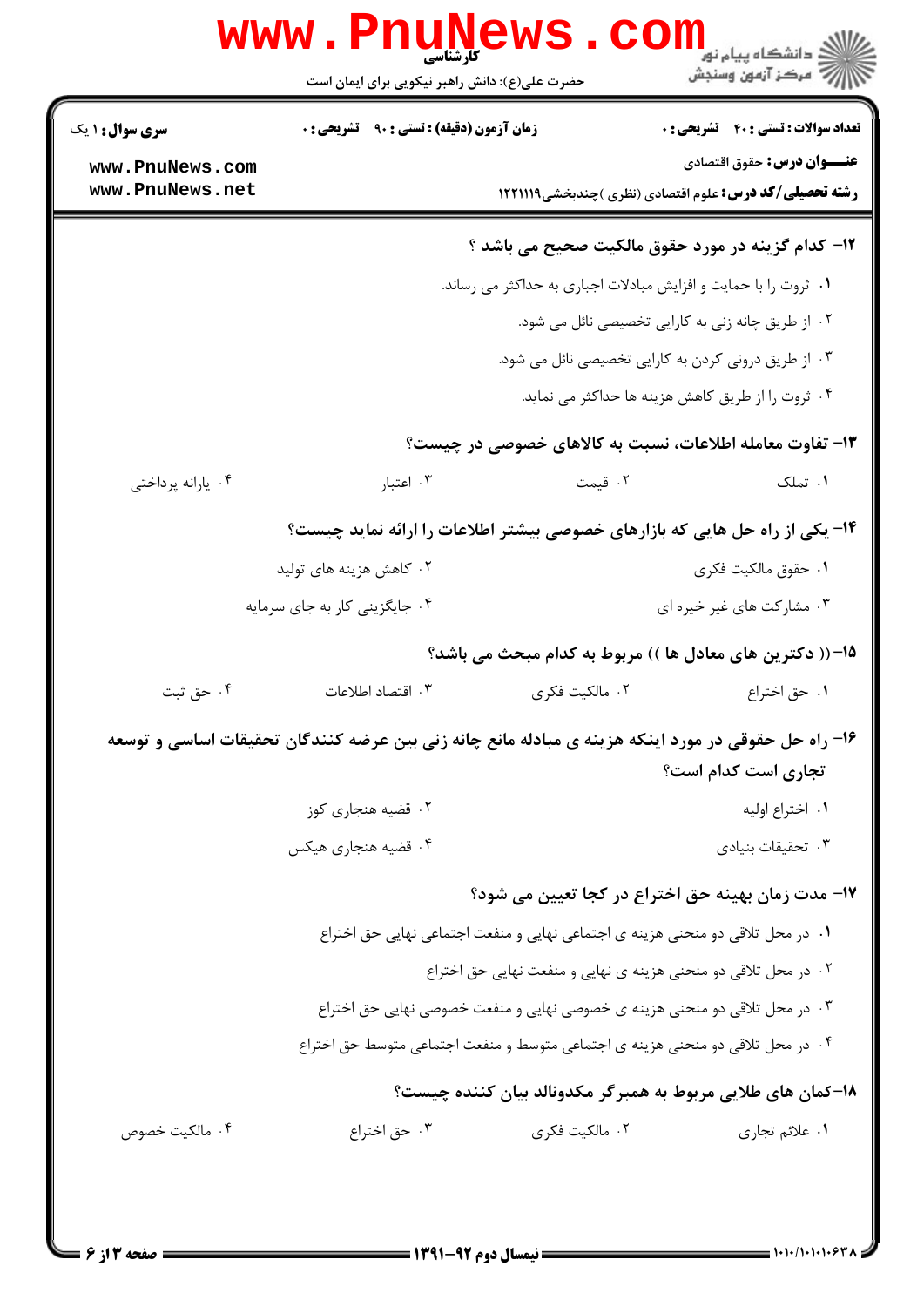|                                                                                                                      | www . Pn<br>کارشناسی<br>حضرت علی(ع): دانش راهبر نیکویی برای ایمان است   |                | ڪ دانشڪاه پيا <sub>م</sub> نور<br><mark>√</mark> مرڪز آزمون وسنڊش                                  |  |
|----------------------------------------------------------------------------------------------------------------------|-------------------------------------------------------------------------|----------------|----------------------------------------------------------------------------------------------------|--|
| سری سوال : ۱ یک                                                                                                      | <b>زمان آزمون (دقیقه) : تستی : ۹۰ تشریحی : 0</b>                        |                | <b>تعداد سوالات : تستی : 40 - تشریحی : 0</b>                                                       |  |
| www.PnuNews.com<br>www.PnuNews.net                                                                                   |                                                                         |                | <b>عنـــوان درس:</b> حقوق اقتصادي<br><b>رشته تحصیلی/کد درس:</b> علوم اقتصادی (نظری )چندبخشی1221119 |  |
|                                                                                                                      | ۱۹- کدام نوع مالکیت، اموال ناپایدار را به مالکیت اموال ثابت گره می زند؟ |                |                                                                                                    |  |
| ۰۴ مالكيت الصاقى                                                                                                     | ۰۳ مالکیت اولیه                                                         | ۰۲ مالکیت فکری | ۰۱ مالکیت خصوصی                                                                                    |  |
| می باشد.                                                                                                             |                                                                         |                | ۲۰-اگر وابستگی متقابل، گروه کوچکی از افراد را تحت تأثیر ًقرار دهد، پیامد خارجی،                    |  |
| ۰۴ يکسان                                                                                                             | ۰۳ خصوصی                                                                | ۰۲ عمومی       | ٠١. اجتماعي                                                                                        |  |
|                                                                                                                      |                                                                         |                | <b>۳۱- اصلاحیه پنجم، دولت را از گرفتن اموال خصوصی منع کرده است مگر:</b>                            |  |
|                                                                                                                      | ۰۲ به منظور استفاده خصوصی                                               |                | ۰۱ از طریق سواری مجانی                                                                             |  |
|                                                                                                                      | ۰۴ به منظور استفاده عمومی                                               |                | ۰۳ از طریق چانه زنی                                                                                |  |
|                                                                                                                      |                                                                         |                | ۲۲– اه حل گوشه ای به بیان اقتصادی نتیجه وجود یک مجموعه تولید است.                                  |  |
| ۰۴ خطی                                                                                                               | ۰۳ غیر محدب                                                             | ۰۲ محدب        | ۰۱ شبه مقعر                                                                                        |  |
| ۲۳-در اواخر قرن ۱۹ و اوایل قرن ۲۰، مفسرین حقوقی به منظور پاسخ به دو سوال اساسی حقوق قرارداد از کدام نظریه            |                                                                         |                | استفاده نمودند؟                                                                                    |  |
| ۰۴ نظریه چانه زنی                                                                                                    | ۰۳ نظریه عوض                                                            | ۰۲ نظریه اراده | ٠١ نظريه سبب                                                                                       |  |
| ۲۴– در اکثر کشورهای انگلیس زبان، دکترین سنتی حقوق عرفی، کدام گزینه را برای الزام آور نمودن یک تعهد لازم<br>می دانند؟ |                                                                         |                |                                                                                                    |  |
| ۰۴ اجبار                                                                                                             | ۰۳ اراده                                                                | ۰۲ عوض         | ۰۱ سبب                                                                                             |  |
|                                                                                                                      |                                                                         |                | ۲۵- حقوق کارآمد پارتو یک نام فنی برای حقوق  است.                                                   |  |
| ۰۴ غیر تعهدی                                                                                                         | ۰۳ تعهدی                                                                | ٢. انعطاف پذير | ۰۱ جزمی                                                                                            |  |
|                                                                                                                      |                                                                         |                | ۲۶- زمانی که نفع مورد انتظار بیشتر از ضرر مورد انتظار باشد، در این صورت  باعث کارائی می شود؟       |  |
|                                                                                                                      | ۰۲ اتکاء کمتر                                                           |                | ۰۱ اتکاء بیشتر                                                                                     |  |
|                                                                                                                      | ۰۴ سرمایه گذاری و اتکاء کمتر                                            |                | ۰۳ سرمایه گذاری کمتر                                                                               |  |
|                                                                                                                      |                                                                         |                | <b>۲۷- هرگاه هزینه ی تخصیص ریسک بیشتر از هزینه ی تخصیص ضرر ضرب در احتمال آن باشد معمولاً:</b>      |  |
|                                                                                                                      | ۰۲ شکاف از بین می رود                                                   |                | ۰۱ شکاف باقی می ماند                                                                               |  |
|                                                                                                                      | ۰۴ سرمایه گذاری افزایش می یابد                                          |                | ۰۳ سرمایه گذاری کاهش می یابد                                                                       |  |
|                                                                                                                      |                                                                         |                |                                                                                                    |  |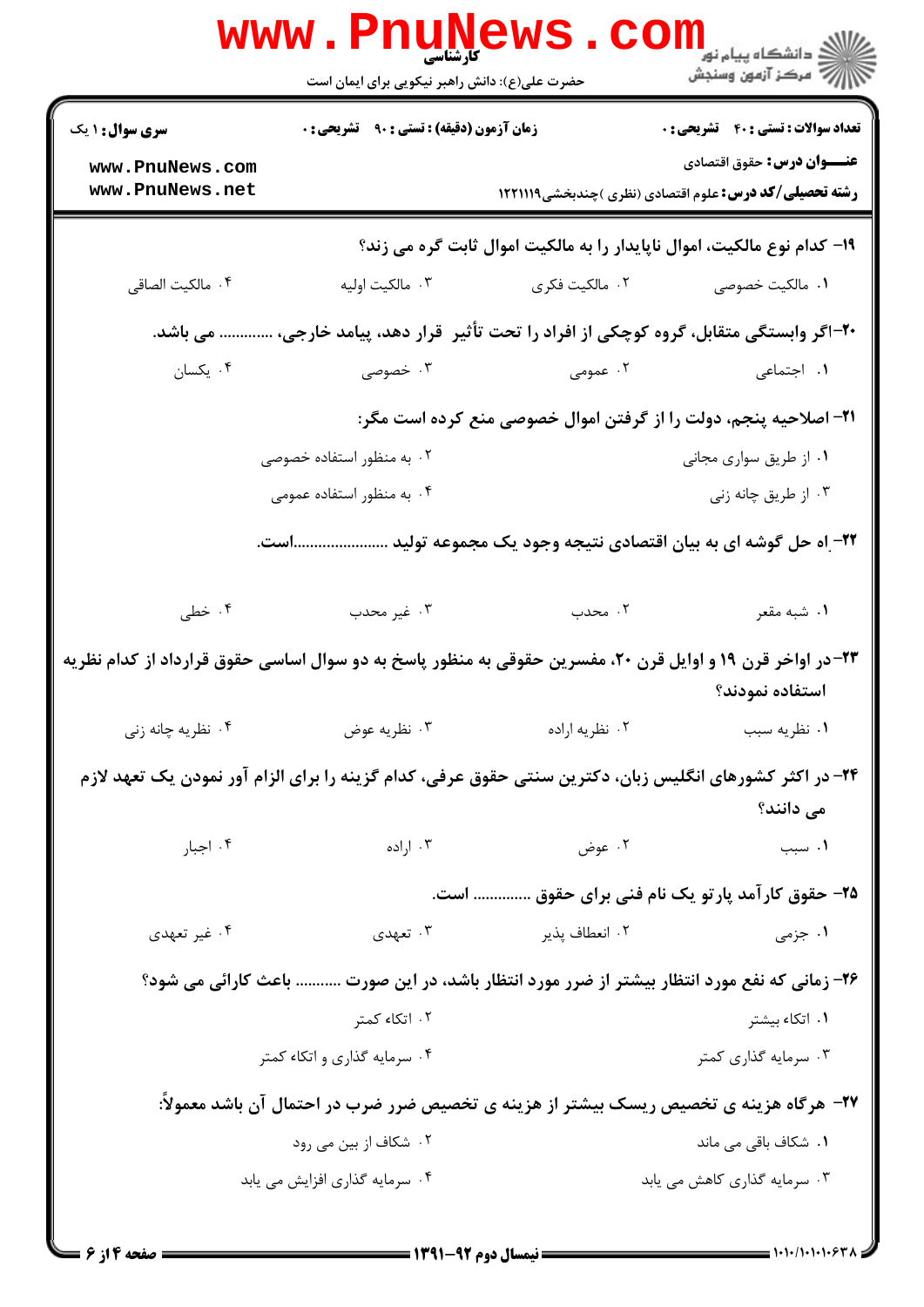|                                                              | کارشناسی<br>حضرت علی(ع): دانش راهبر نیکویی برای ایمان است |                     | ڪ دانشڪاه پيا <sub>م</sub> نور<br><mark>ر</mark> ∕ مرڪز آزمون وسنڊش                                |
|--------------------------------------------------------------|-----------------------------------------------------------|---------------------|----------------------------------------------------------------------------------------------------|
| <b>سری سوال :</b> ۱ یک                                       | <b>زمان آزمون (دقیقه) : تستی : ۹۰ قشریحی : 0</b>          |                     | <b>تعداد سوالات : تستي : 40 ٪ تشريحي : 0</b>                                                       |
| www.PnuNews.com<br>www.PnuNews.net                           |                                                           |                     | <b>عنـــوان درس:</b> حقوق اقتصادي<br><b>رشته تحصیلی/کد درس:</b> علوم اقتصادی (نظری )چندبخشی1۲۲۱۱۱۹ |
|                                                              |                                                           |                     | ۲۸- کدام مورد جزء موانع کارآئی (زمانی که هزینه ی مبادله مانع چانه زنی می شود) می باشد؟             |
| ۰۴ تعهد                                                      | ۰۳ سرريز ها                                               | ٢. اطلاعات متقارن   | ٠١. رقابت كامل                                                                                     |
|                                                              |                                                           |                     | <b>۲۹-اروپای شرقی بعد از ۱۹۸۹ مثال برجسته ای از کدام مورد است؟</b>                                 |
|                                                              | ۰۲ مسأله پایان بازی                                       |                     | ٠١. التزامات نامعين                                                                                |
|                                                              | ۰۴ حقوق ارتباطات بلند مدت                                 |                     | ۰۳ بازی مکرر                                                                                       |
| ۳۰– کدام گزینه جزء اهداف نظریه اقتصادی حقوق قرارداد می باشد؟ |                                                           |                     |                                                                                                    |
|                                                              | ۰۲ تعیین اتکاء غیر بهینه                                  |                     | ٠١ حداكثر نمودن اطلاعات قراردادها                                                                  |
|                                                              | ۰۴ تضمین اتکا ، بهینه                                     |                     | ۰۳ به ثبات رساندن منافع مبادله                                                                     |
|                                                              |                                                           |                     | ٣١- پاسخ به سوال ((چه تعهداتي مي بايست الزام آور باشد؟ )) در توضيح كدام نظريه مي باشد؟             |
| ۰۴ نظریه ی سبب                                               | ۰۳ نظریه ی عوض                                            | ۰۲ نظریه ی چانه زنی | ۰۱ نظریه ی قرارداد                                                                                 |
|                                                              |                                                           |                     | 32- کدام روش جزء روشهای جبران خسارت می باشد؟                                                       |
| ۰۴ بهبود                                                     | ۰۳ هزینه های فرصت                                         | ۰۲ خسارت قطعي       | ۰۱ ارزش عینی                                                                                       |
|                                                              |                                                           |                     | ۳۳- جایگزین کردن درآمدی که از دست رفته را  می گویند.                                               |
|                                                              | ۰۲ خسارت انتظاری                                          |                     | ٠١ خسارت اتكاء                                                                                     |
|                                                              | ۰۴ خسارت استرداد منافع                                    |                     | ۰۳ خسارت هزینه ی فرصت                                                                              |
|                                                              |                                                           |                     | ۳۴- زمانی که دادگاه خسارت را به طور کامل اندازه می گیرد، کدام رابطه برقرار می باشد؟                |
| ۰۲ خسارت انتظاری < خسارت هزینه فرصت<خسارت اتکا               |                                                           |                     | ١. خسارت اتكا < خسارت هزينه فرصت < خسارت انتظارى                                                   |
| ۰۴ خسارت اتكا <خسارت هزينه فرصت<خسارت انتظاري                |                                                           |                     | ۰۳ خسارت هزينه فرصت <خسارت اتكا<خسارت انتظارى                                                      |
|                                                              |                                                           |                     | ۳۵-عاده مال یک روش جبران است.                                                                      |
| ۰۴ حداقلی                                                    | ۰۳ هزينه فرصت                                             | ۰۲ حداکثری          | ۰۱ هزینه انتظار                                                                                    |
|                                                              |                                                           |                     | ۳۶-جبران کامل خسارت به زبان اقتصادی یعنی :                                                         |
|                                                              | ۰۲ درونی کردن منافع خارجی قرارداد                         |                     | ٠١ دروني كردن منافع داخلي قرارداد                                                                  |
|                                                              | ۰۴ درونی کردن هزینه های خارجی ضرر                         |                     | ۰۳ درونی کردن هزینه های داخلی ضرر                                                                  |
|                                                              |                                                           |                     |                                                                                                    |